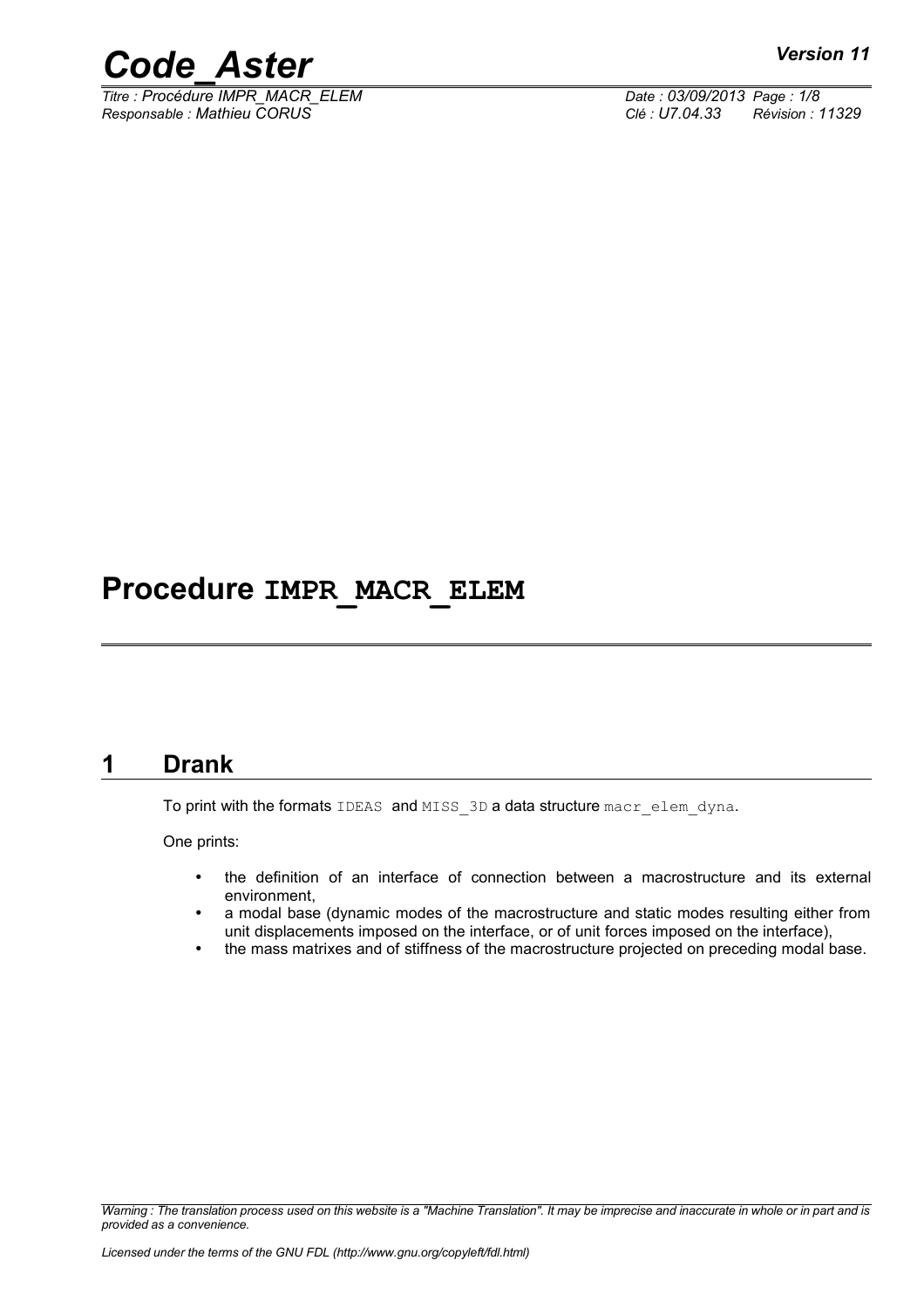## **Code Aster**

Titre : Procédure IMPR\_MACR\_ELEM<br>Responsable : Mathieu CORUS

Date: 03/09/2013 Page: 2/8 Clé : U7.04.33 Révision : 11329

### **Contents**

| 3.3.8 Operands GROUP_MA_FLU_STR/GROUP_MA_FLU_SOL/GROUP_MA_SOL_SOL5 |
|--------------------------------------------------------------------|
|                                                                    |
|                                                                    |

Warning : The translation process used on this website is a "Machine Translation". It may be imprecise and inaccurate in whole or in part and is provided as a convenience.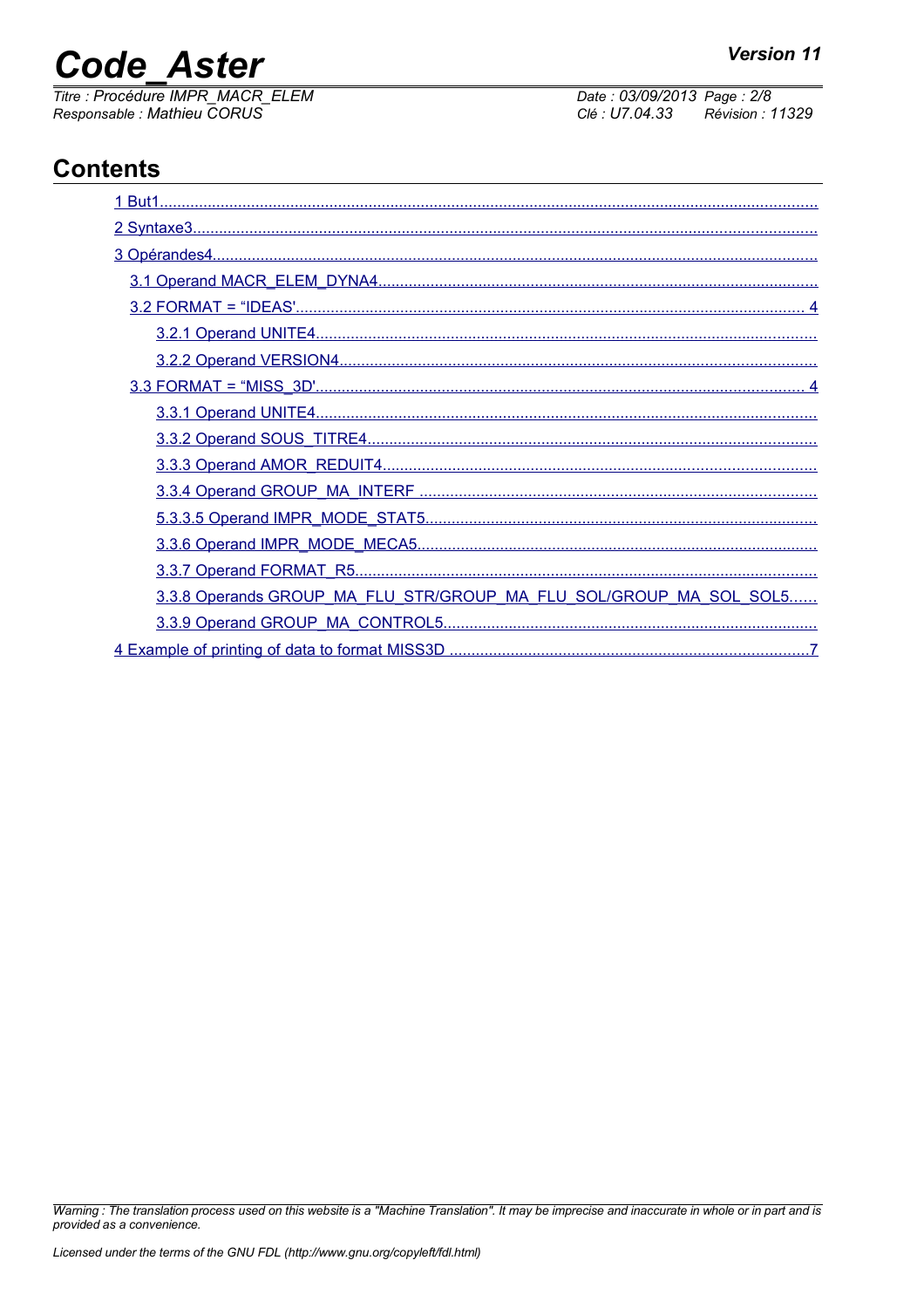# *Code\_Aster Version 11*<br> *Titre* : Procédure IMPR MACR ELEM Date : 03/09/2013 Page : 3/8

*Titre : Procédure IMPR\_MACR\_ELEM Date : 03/09/2013 Page : 3/8 Responsable : Mathieu CORUS Clé : U7.04.33 Révision : 11329*

### **2 Syntax**

<span id="page-2-0"></span>

| IMPR MACR ELEM ( |                     |                                                    |                                |                  |                   |                  |
|------------------|---------------------|----------------------------------------------------|--------------------------------|------------------|-------------------|------------------|
| [macr elem dyna] |                     | MACR ELEM DYNA=melem,                              |                                |                  |                   |                  |
| ♦                | FORMAT=/ $"IDEAS",$ | $\Diamond$ UNITE=/30                               |                                | $\mathbf{r}$     |                   | [DEFAULT]        |
| [DEFAULT]        |                     | <b>OVERSION=5</b>                                  | /unit $\prime$<br>$\mathbf{r}$ |                  | $\lceil 1 \rceil$ | [DEFAULT]        |
| [DEFAULT]        |                     | / "MISS 3D",<br>$\Diamond$ UNITE=/26               |                                | $\boldsymbol{r}$ |                   |                  |
|                  |                     | /unit $\prime$                                     |                                | $[1]$            |                   |                  |
|                  |                     | ◊SOUS TITER=1 st                                   | $\mathbf{r}$                   |                  | [l_Kn]            |                  |
|                  |                     | ◊/AMOR REDUIT=lam<br>/LIST AMOR =1 amor , [listr8] |                                | $\mathbf{r}$     |                   | $[1 R]$          |
|                  |                     | ◆GROUP MA INTERF=gr_inter , [l_group_ma]           |                                |                  |                   |                  |
|                  |                     | ◊GROUP MA FLU STR=gr flustr                        |                                |                  |                   | , [l group ma]   |
|                  |                     | ◊GROUP MA FLU SOL=gr flusol                        |                                |                  |                   | , [l group ma]   |
|                  |                     | OGROUP MA SOL SOL=gr solsol                        |                                |                  |                   | , [l_group_ma]   |
|                  |                     | VGROUP MA CONTROL=gr control ,                     |                                |                  |                   | [l group ma]     |
|                  |                     | $\Diamond$ IMPR MODE STAT=/                        |                                | "YES",<br>"NON", |                   | [DEFAULT]        |
|                  |                     | $\Diamond$ IMPR MODE MECA=/                        |                                | $/$ "NON",       |                   | "YES", [DEFAULT] |
|                  |                     | $\Diamond$ FORMAT R=/                              | / "1PE16.9",                   | "1PE12.5",       |                   | [DEFAULT]        |

)

*Warning : The translation process used on this website is a "Machine Translation". It may be imprecise and inaccurate in whole or in part and is provided as a convenience.*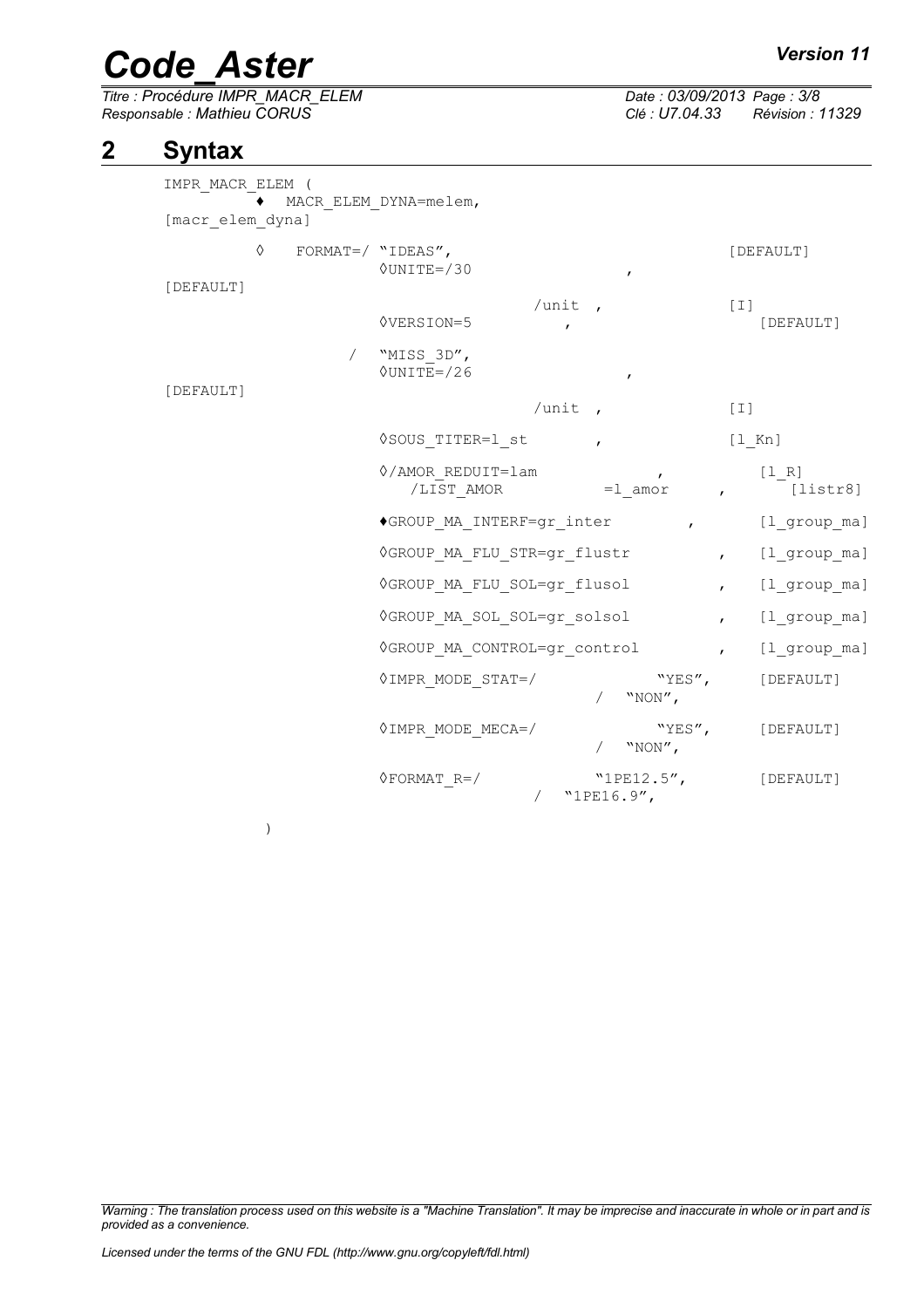*Titre : Procédure IMPR\_MACR\_ELEM Date : 03/09/2013 Page : 4/8 Responsable : Mathieu CORUS Clé : U7.04.33 Révision : 11329*

#### <span id="page-3-7"></span>**3 Operands**

#### *Licensed under the terms of the GNU FDL (http://www.gnu.org/copyleft/fdl.html)*

#### **3.1 Operand MACR\_ELEM\_DYNA**

<span id="page-3-6"></span>♦ MACR\_ELEM\_DYNA=melem

[macr\_elem\_dyna]

Name of the concept of the type  $\text{max-elem}$  dyna qu" one wishes to print in the file.

#### **3.2 FORMAT = "IDEAS"**

<span id="page-3-5"></span>◊FORMAT=/ "IDEAS" [DEFAULT]

Makes it possible to specify the format D" printing. The format "IDEAS" is taken by default. Currently only the printing is carried out according to the specifications of version 5. The upward compatibility with the versions of IDEAS is thus assured.

#### **3.2.1 Operand UNITE**

<span id="page-3-4"></span>◊UNITE=/30 , [DEFAULT]

> This key word makes it possible to define the logical unit of printing in the format "IDEAS" (30 per default).

/unit [I]

#### **3.2.2 Operand VERSION**

<span id="page-3-3"></span>◊VERSION=/5 , [DEFAULT]

This key word makes it possible to define the version of printing in the format "IDEAS" (5 per default).

#### **3.3 FORMAT = "MISS\_3D"**

<span id="page-3-2"></span>◊ FORMAT=/ "MISS\_3D"

format "MISS 3D" is used by the code of dynamics of soils MISS3D to import structural data coming from *the Code\_Aster* (contained dynamic macro-element which corresponds under the terms of contribution of structure to the impedance of the total problem of interaction soilstructure). One also prints the mesh of the interface soil-structure in his local classification and possibly the modes dynamic and statics reduced to this interface.

For this format one will have to provide operand GROUP MA\_INTERF and five operands are optional UNITE, SOUS\_TITRE, AMOR\_REDUIT, IMPR\_MODE\_STAT and IMPR\_MODE\_MECA.

#### **3.3.1 Operand UNITE**

<span id="page-3-1"></span> $\text{VUNITE} = / 26$ [DEFAULT]

> This key word makes it possible to define the logical unit of printing in format "MISS  $3D''$  (26 per default).

#### **3.3.2 Operand SOUS\_TITRE**

<span id="page-3-0"></span>◇SOUS TITER=1 st (1 Kn)

Makes it possible to the user to give a name to the data transferred in code MISS3D.

*Warning : The translation process used on this website is a "Machine Translation". It may be imprecise and inaccurate in whole or in part and is provided as a convenience.*

/unit [I]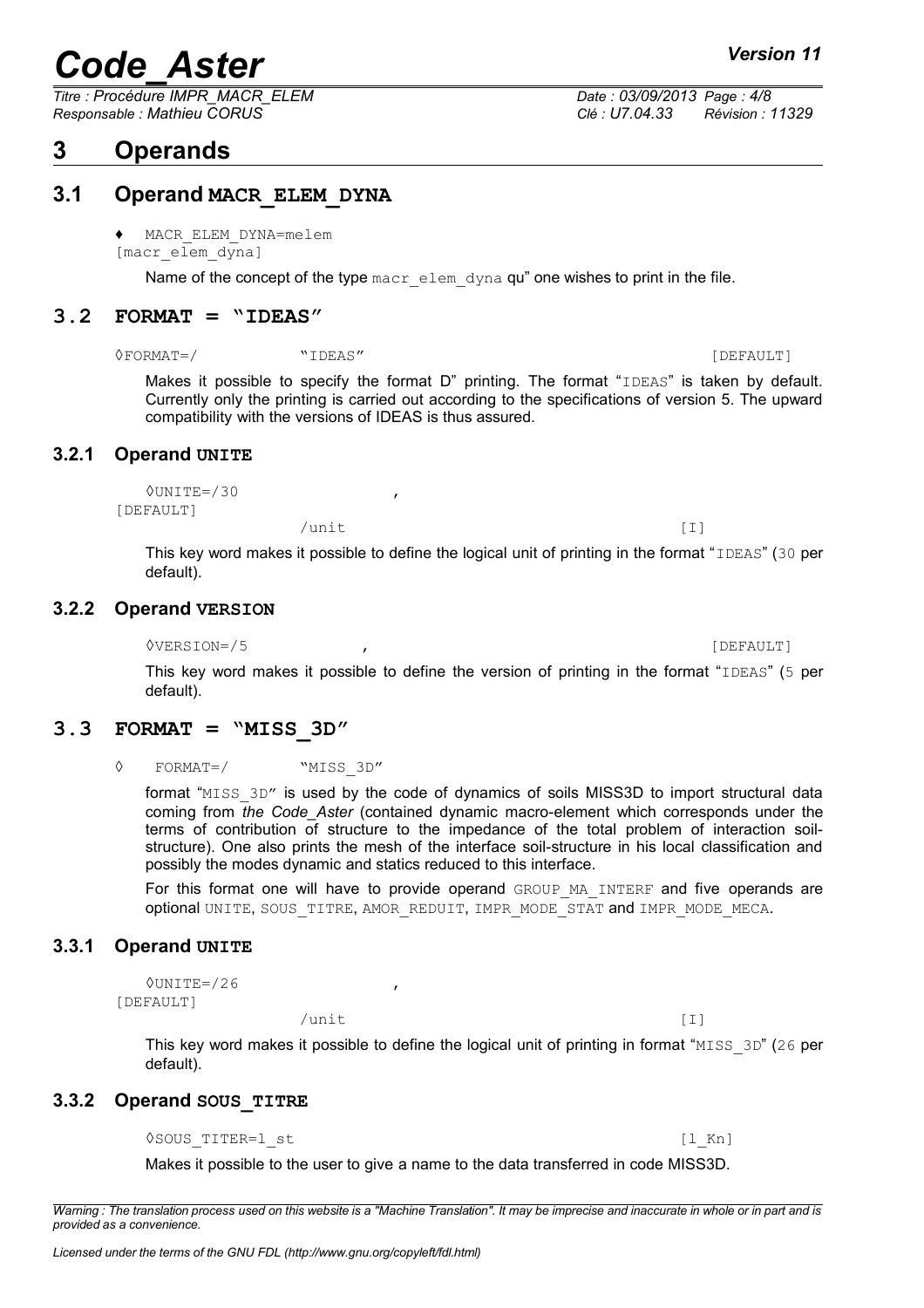*Titre : Procédure IMPR\_MACR\_ELEM Date : 03/09/2013 Page : 5/8 Responsable : Mathieu CORUS Clé : U7.04.33 Révision : 11329*

#### **3.3.3 Operand AMOR\_REDUIT**

<span id="page-4-6"></span> $\Diamond$ /AMOR\_REDUIT=lam [l\_R] /LIST\_AMOR =1 amor =1 amor [listr8]

<span id="page-4-5"></span>These key keys make it possible to enter a list of depreciation for the dynamic modes. One can thus supplement the terms of the dynamic macro-element.

#### **3.3.4 Operand GROUP\_MA\_INTERF**

◆ GROUP MA\_INTERF=qr\_inter the control of the control of the control of the control of the control of the control of the control of the control of the control of the control of the control of the control of the control of

This key word, makes it possible to define the list of the surface mesh groups constitutive of the interface soil-structure. One prints the coordinates of the "Nb\_nœuds" nodes of all the interfaces, then the "Nb elem" elements with their connectivities in the local classification of all the interfaces (1 in "Nb\_nœuds").

#### **3.3.5 Operand IMPR\_MODE\_STAT**

<span id="page-4-4"></span>◊IMPR\_MODE\_STAT=/ "YES" [DEFAULT] / "NON"

This key word possibly makes it possible (so "YES") to print the static modes reduced to the interface. That proves to be necessary for the 6 modes of rigid bodies. In this case, the macroelement leans on a dynamic interface of type CRAIGB reduced to a point with a rigid connection of the interface (key word LIAISON SOLIDE of AFFE CHAR MECA [U4.44.01]).

#### **3.3.6 Operand IMPR\_MODE\_MECA**

<span id="page-4-3"></span> $\Diamond$ IMPR\_MODE\_MECA=/ "YES"  $\forall$ YES" [DEFAULT] / "NON"

This key word possibly makes it possible (so " $YES$ ") to print the dynamic modes reduced to the interface.

#### **3.3.7 Operand FORMAT\_R**

<span id="page-4-2"></span>◊FORMAT\_R=/ "1PE12.5" [DEFAULT] / "1PE16.9"

This key word gives the format of printing of the real numbers used during the printing of the structure impedances which one assembles with the impedances of soil in MISS3D.

#### **3.3.8 Operands GROUP\_MA\_FLU\_STR/GROUP\_MA\_FLU\_SOL/GROUP\_MA\_SOL\_SOL**

<span id="page-4-1"></span>GROUP MA\_FLU\_STR= gr\_flustr [l\_group\_ma]  $\Diamond$ GROUP MA\_FLU\_SOL= gr\_flusol [l\_group\_ma] ◊GROUP\_MA\_SOL\_SOL= gr\_solsol [l\_group\_ma]

In the case of an interaction soil-fluid-structure, these keywords make it possible to supplement the list of the surface mesh groups respectively made up of the interfaces fluid structure, fluid-soil and free soil.

In this case, one supplements the printing of their elements with their connectivities in the local classification of all the interfaces (1 with "Nb-nodes") (including the interface soil-structure).

#### **3.3.9 Operand GROUP\_MA\_CONTROL**

<span id="page-4-0"></span>◊ GROUP\_MA\_CONTROL= gr\_control [l\_group\_ma]

This key word makes it possible to introduce mesh groups specific  $POT1$  in order to model by *Code\_Aster* of the check-points in the part of soil modelled by MISS3D. That then makes it possible to

*Warning : The translation process used on this website is a "Machine Translation". It may be imprecise and inaccurate in whole or in part and is provided as a convenience.*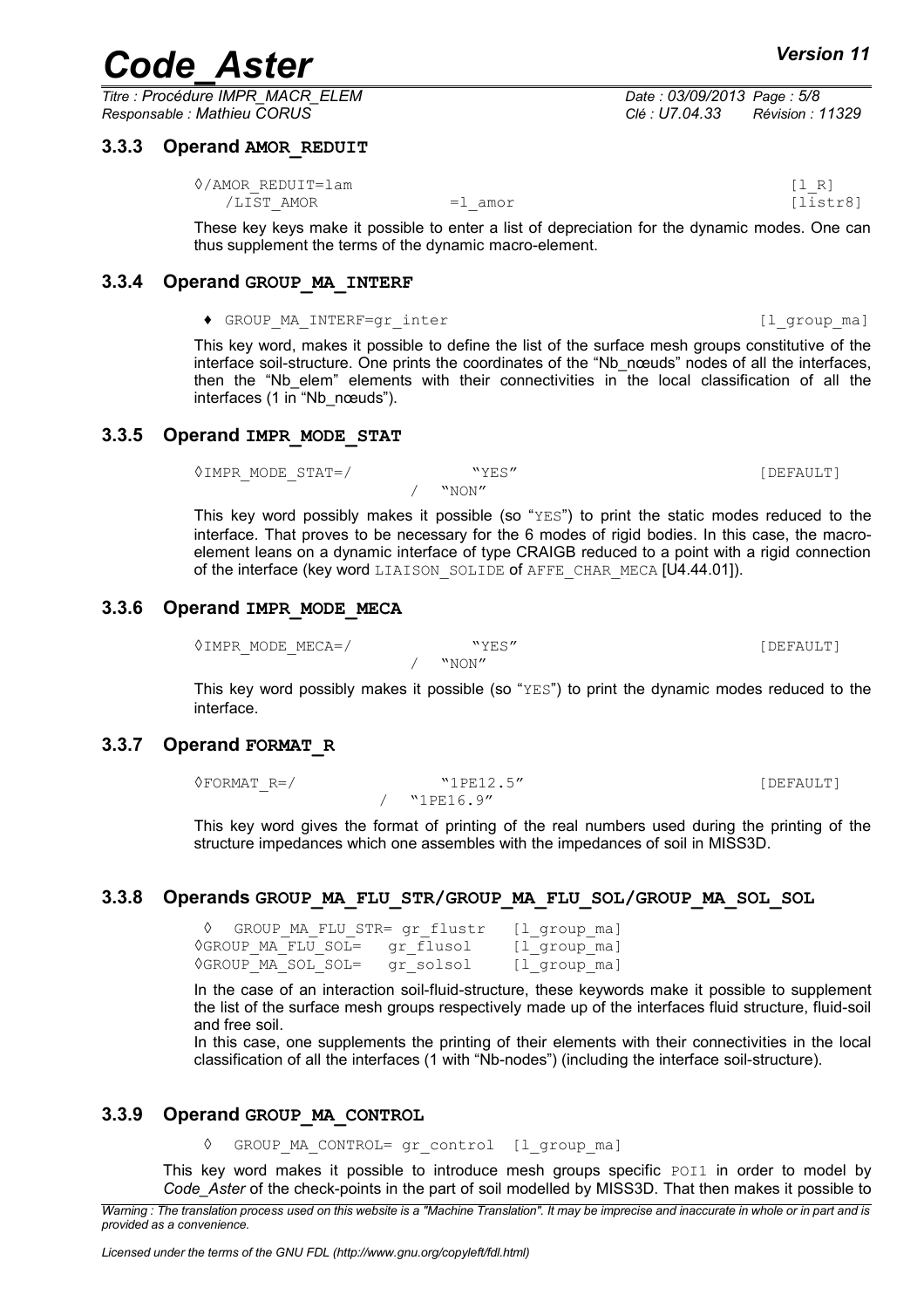*Titre : Procédure IMPR\_MACR\_ELEM Date : 03/09/2013 Page : 6/8*

*Responsable : Mathieu CORUS Clé : U7.04.33 Révision : 11329*

operate any postprocessing on their nodes by operators of *Code\_Aster* after recovery of the evolution calculated by LIRE IMPE MISS.

That thus requires for these check-points:

- to introduce them into the mesh like isolated nodes,
- to affect a modelization DIS\_T by AFFE\_MODELE to them,
- to impose to them blockings in "DX", "DY", "DZ" by AFFE\_CHAR\_MECA,
- to calculate the corresponding constrained static modes by MODE STATIQUE to supplement the base of the eigen modes and statics used for the call to MACRO\_MISS\_3D. The correction of modal base by DEFI\_BASE\_MODALE should obligatorily intervene only after the call with MACRO\_MISS\_3D but before the call to LIRE\_MISS\_3D. An illustrative example is given in the case test  $\overline{Z}$ ZZZ108A.

In this case, one supplements the printing of these point elements with their connectivity with only one node in the local classification of all the interfaces (1 with "Nb-nodes") (including the nodes of the modelled check-points).

*Warning : The translation process used on this website is a "Machine Translation". It may be imprecise and inaccurate in whole or in part and is provided as a convenience.*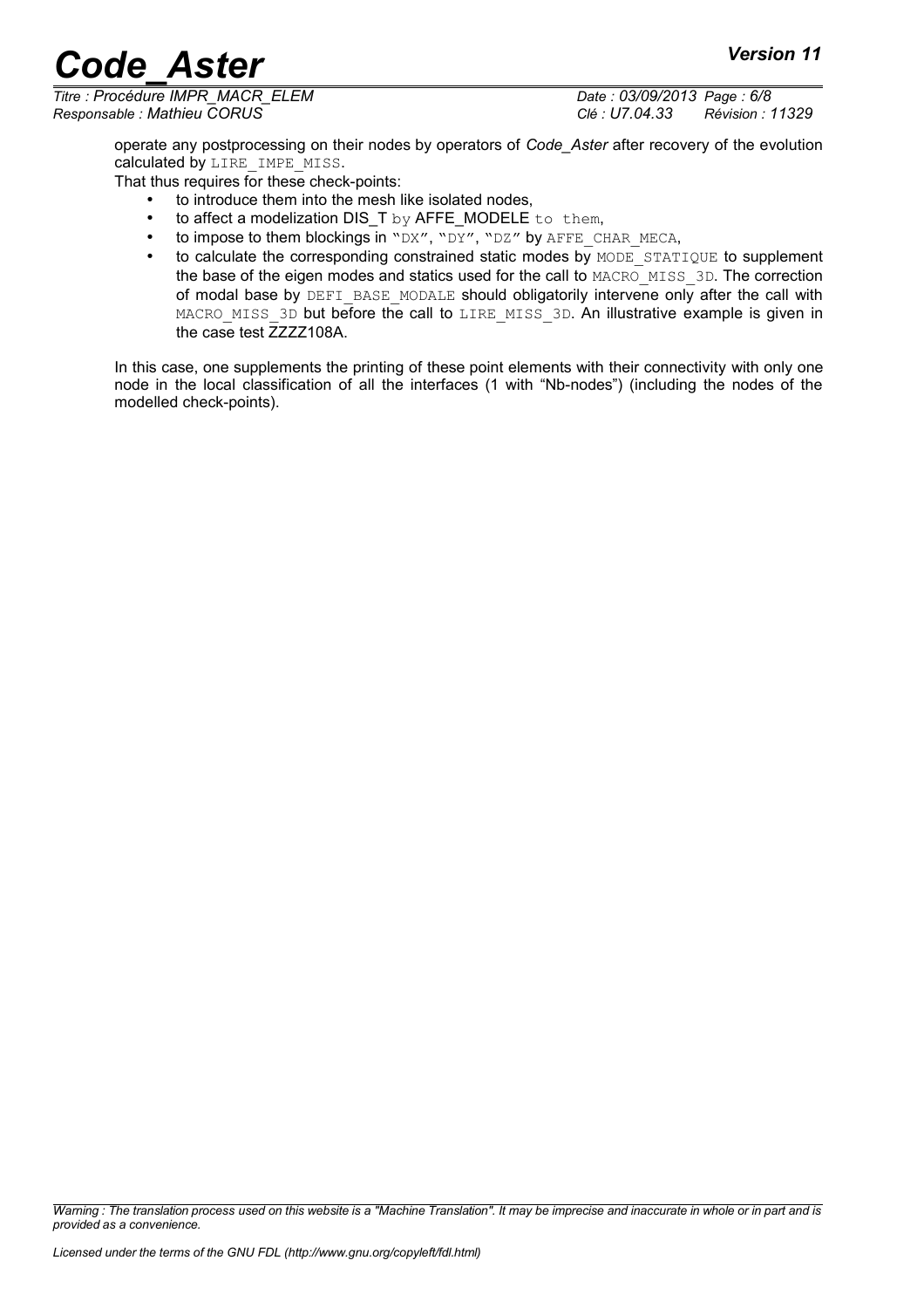*Titre : Procédure IMPR\_MACR\_ELEM Date : 03/09/2013 Page : 7/8 Responsable : Mathieu CORUS Clé : U7.04.33 Révision : 11329*

#### **4 Example of printing of data to format MISS3D**

<span id="page-6-0"></span>One gives in the example below the principal commands which allow the sequence between *the Code\_Aster* and code MISS3D, and which illustrates of the command use IMPR\_MACR\_ELEM in this context.

```
#
# computation of modes
#
  mode = MODE_ITER_SIMULT ( MATR_RIGI= stiffness, MATR_MASS= mass, 
                                CALC FREQ= F ( NMAX FREQ=30 )
                         );
#
# computation of dynamic macro-element
#
   intervalyn = DET_INTERF_DYNA (NUMERIQUE_DDL= nume_dd1, TNTERFACE= (NOM)
                                                  NOM = "RIGHT".TYPE = "CRAIGB", 
                                                       NOEUD= "N98"
                                                    )
                                );
   bamo = DEFI_BASE_MODALE ( CLASSIQUE= F ( INTERF_DYNA = interdyn,
                                                   MODE MECA = mode,
                                                   NMAX</math> <math>MODE</math> = 30)
                                );
  mael = MACR_ELEM_DYNA (BASE_MODALE=bamo , OPTION= \text{CLASSIQUE'} );
   fo1 = DEFI FONCTION ( NOM_PARA= `FREQ',
                             VALE= (0. , 1. , 100. , 1. );
#
# reading of the accelerogram of soil acce
#
   ACCE = DEFI FONCTION ( NOM PARA = "INST",
                    VALE = ( 0.00000E+00, 1.1940E-03,
                             - - - - - - - - - - - 
                         ));
#
#pré-processing of MISS3D
#
# (mesh and impedances of interface)
   IMPR MACR ELEM ( MACR ELEM DYNA=mael ,
                      FORMAT= `MISS_3D',
                      SOUS_TITRE= `CIVAUX RIGIDE',<br>IMPR MODE STAT= `OUI',
                      IMPR MODE STAT=
                      IMPR MODE MECA= `NON',
                      AMOR REDUIT= ( 0.07 ),
                      GROUP MA INTERF= ("SRADIER")
                   );
```
*Warning : The translation process used on this website is a "Machine Translation". It may be imprecise and inaccurate in whole or in part and is provided as a convenience.*